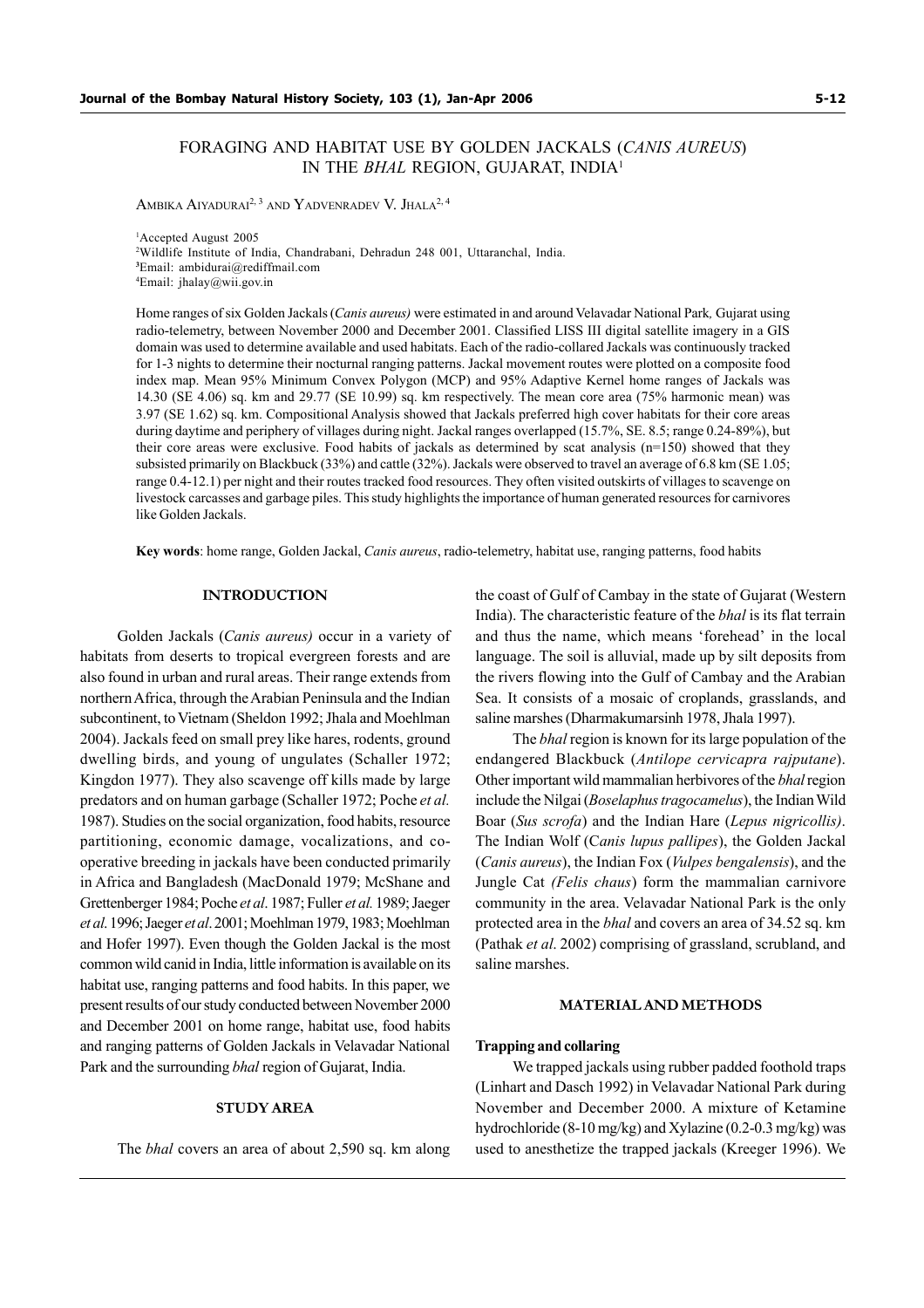determined approximate age class of jackals from tooth eruption, tooth wear, teat size and genitalia. Four males (two adults, one sub-adult and one juvenile) and two females (one old and one juvenile) from different family groups were collared with Wildlife Material Inc. activity collars. The collars were <2% of the body weight of the jackals.

We monitored radio-collared jackals using Telonics TR-2 radio-receiver and a three-element hand held Yagi antenna by a 4-wheel-drive vehicle and on foot. The day was divided into four 6-hour periods and an attempt was made to obtain equal number of locations in each time period. Radio-fixes were obtained by homing-in and circling the jackals at a distance of 30-200 m, or by actual sightings (White and Garrot 1990). Errors on locations obtained by circling the jackal were estimated by verifying the actual position by homing-in and sighting the radio-collared jackal on several occasions. Care was taken not to disturb the radio-collared jackal while obtaining location data. We found this method to be most appropriate with least errors, on the flat terrain of the bhal. The coordinates of the locations were recorded using a handheld global positioning system unit.

# Home range

The location data were converted to Universal Transverse Mercator coordinates and used for estimating home ranges. Minimum Convex Polygon (MCP) home ranges obtained by ten cumulative sequential samples were plotted against number of locations to determine adequacy of sample size of radio-locations for home range estimation (Kernohan et al. 2001; White and Garrot 1990; Harris et al. 1990). Different percentages of harmonic mean isopleths versus the area of the home range were plotted; the point of inflexion of the home range curve was considered the isopleth defining the core area of the home range (Dixon and Chapman 1980; Harris et al. 1990). Ninety five percent adaptive kernel model and 95% MCP model were used for estimating home ranges (White and Garrot 1990; Worton 1989) using a computer program CALHOME (Kie et al. 1996). Ninety five percent bootstrap confidence intervals (Krebs 1989) were generated for the 95% MCP home range estimates. The percentage overlap of home range of jackals was estimated by overlaying home ranges and areas of the overlap computed in Arcview GIS software (1996).

#### Habitat Use

Indian Remote Sensing Satellite imagery (IRS- ID/LISS III) of January 2001 with four bands (blue, green, infrared and near infrared) and 23.5 m resolution was used for analysis of availability and use of different habitats. Habitats were delineated into nine categories [grassland, medium Prosopis, dense Prosopis, village outskirts, saline wasteland, halophytic scrub, fallow fields, mud flat and others (road edges, canal etc.)] based on unsupervised and followed by supervised classification (Schowengerdt 1983) and ground validation. Areas of different habitats within the 95% adaptive kernel (AK) of each Jackal were considered available habitats for an individual Jackal. Radio-locations were plotted on the classified imagery and their percent frequency in each habitat category was computed and considered as 'habitats used' by that individual Jackal.

Habitat use was investigated at the following levels for each individual Jackal (Palomares and Delibes 1992):

- 1. All radio-locations (overall) within 95% AK as compared to habitat availability.
- 2. Core area selection within 95% AK home range.
- 3. Habitat selection during day (day locations) within 95% AK home range.
- 4. Habitat selection during night (night locations) within 95% AK home range

Compositional analysis (Aebischer and Robertson 1993) considering each Jackal as a sampling unit and individual locations as sub samples (Garton *et al.* 2001) was used to determine habitat preference. Normalized Difference Vegetation Index (NDVI) values were used as an index of vegetation cover (Jensen 1986) and NDVI values compared between entire home ranges and core areas.

### Food Habits

We collected Jackal scats and analysed them by standard techniques to study the food habits of Jackals (Korschgen 1980; Haufler and Servello 1996). Identity of scats were ascertained based on location (e.g. Jackal dens), size of the scats and the presence of indirect evidences like scratch marks and footprints of the animals. Scats of ambiguous origin were discarded.

Mammalian hairs present in scats were identified by comparing their cuticular patterns and cross sections observed using a compound microscope with reference hair samples (Jhala 1993; Mukherjee et al. 1994; Jethva and Jhala 2003). Bird and reptile remains found in the scats were identified by the presence of feathers and scales. Species level identification for these was not attempted. Rodent remains were determined both by the presence of jawbones and by the cuticular pattern of hair (Korschgen 1980). Bootstrap analysis (Krebs 1989) was used to generate standard errors on percent occurrence of prey items in scats.

## Food Availability

To quantify relative food availability, we classified habitats into five different types, namely grassland, saline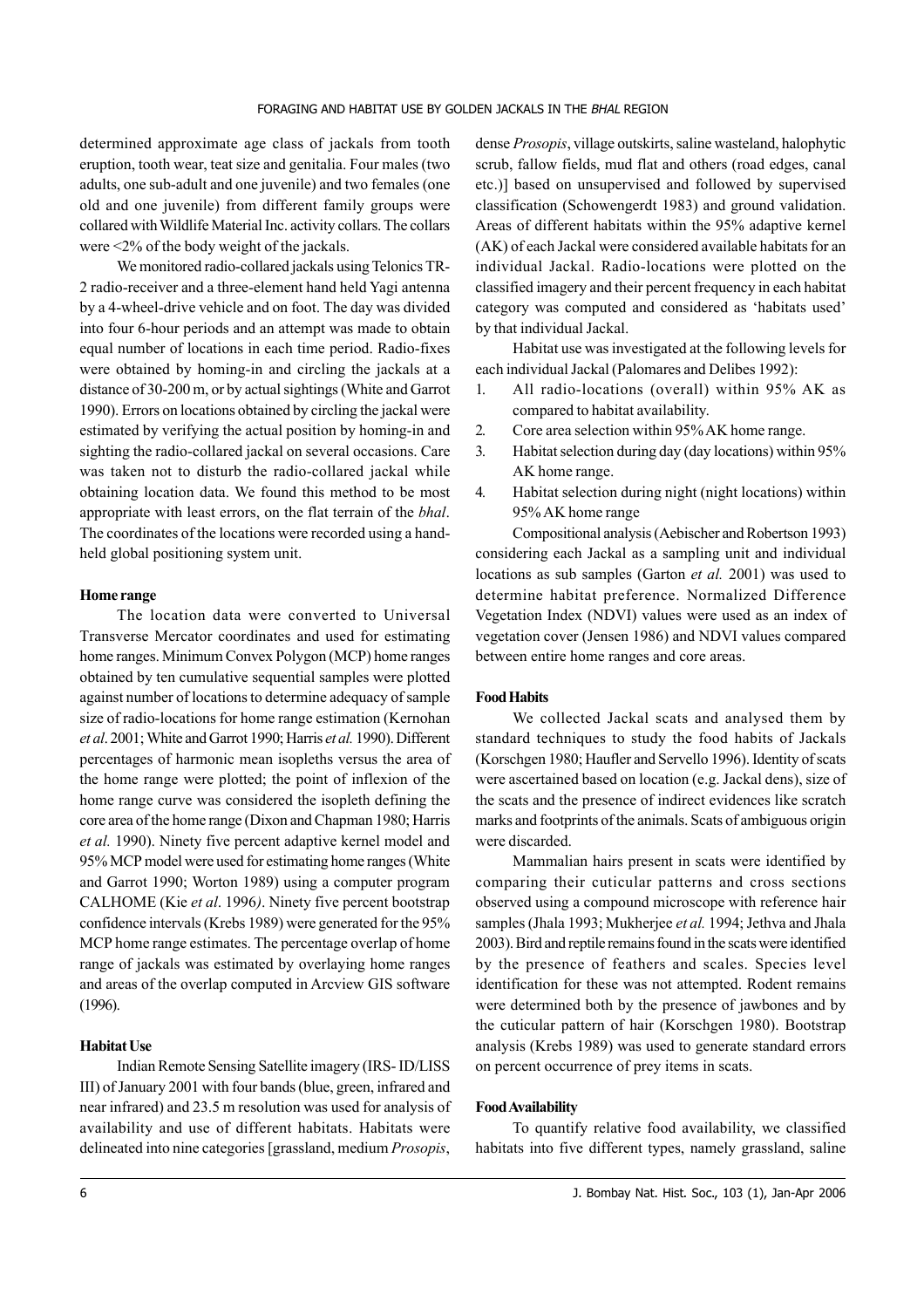and mud flats, scrubland, crop fields and periphery of villages. We used different sampling methods for different prey species. Prey species quantified were Blackbuck, cattle carcass, hare and large grasshoppers. Hare abundance was indexed by quantifying hare pellets on 20-25 belt transects of 20 x 1 m in each habitat type (Cochran and Stains 1961). For comparative purpose, we assumed 1,000 hare pellets to correspond to one hare unit. The index was believed to scale relative hare abundance (not absolute hare numbers) between different habitats, since pellet persistence time was not likely to differ between habitats. We estimated grasshopper abundance by walking 10 one hundred metre transects in each habitat type (Austen 1997). A one metre stick was waved on either side to flush grasshoppers. Blackbuck numbers were estimated thrice in each habitat type by total counts. Information on domestic livestock carcass deposition rate near 12 villages was obtained by interviewing villagers and by counting the number of fresh cattle carcasses, skulls and other skeletal remains of cattle outside the villages. Since livestock carcasses and garbage were found within about 300 m of villages, this zone was considered as village peripheries for computing biomass availability index. A multitude of scavengers like village dogs, Wild Boars, Indian Wolves, birds of prey and Jackals were observed to feed on livestock carcasses. Most of the edible part of livestock carcasses was consumed within 2-6 days. Though Jackals visited carcasses several days old, their visit rates dropped after 4-6 days. There was very little edible portion left for Jackals to scavenge off a livestock carcass after the forth day due to the high density of village dogs and Wild Boars. Therefore, a livestock carcass was considered available to Jackals for 5 days after deposition.

#### Ranging patterns

We followed radio-collared Jackals continuously from early evening to late morning for a minimum of one night and a maximum of three nights to study ranging patterns in relation to food resources. During continuous monitoring, we obtained location of Jackals by direct sighting or by circling the animal at a distance (30-100 m).

## Jackal Food Index

Each food item index was multiplied by the relative importance of that food item to the Jackal as estimated by percent occurrence in Jackal scats and a separate map of each food item index was then generated. A spatial composite food index was then developed by adding food index maps for each food item in a GIS domain. Thus, each pixel of the map had a value on a gradient of resource richness scale from low to high. The nocturnal routes taken by Jackals during the continuous night tracking were plotted on the composite food index map to understand the nocturnal movements of Jackals in relation to food availability. Random locations, equal to the number of locations used to map the Jackals' nocturnal routes, within the study area, were generated using Arcview (1996) software. Of these, 13 locations (same number as actual routes sampled) were randomly selected as starting points of random routes. A random movement path was generated by joining this random starting point to the closest random location and from that to the next closest location and so on. The route was truncated when the length of the random route matched that of an actual sampled route. Jackal routes and random routes were buffered on either side by a 20 m strip. Composite food index of buffered routes were compared between Jackal routes and random routes by a t-test (Zar 1984).

# **RESULTS**

#### Trapping and radio-collaring

Six Golden Jackals were trapped over one hundred and twenty six trap nights. Trapping success was low due to disturbance of traps by Wild Boars attracted to the bait. Fortyeight percent of traps set were disturbed by Wild Boars within 6 hours. Earlier trapping success in the same area in 1997 was one Golden Jackal in 4 trap nights. At that time no traps were disturbed by Wild Boars since their density was very low (Jhala unpublished data).

### Home range

Errors in location estimates obtained by circling compared to actual sightings were less than 30 m. This error would be in addition to the inherent error of GPS units in recording position coordinates (considered to be about 1-5 m on the average). Most habitats patches were over one hectare in size, thus the location errors were small compared to habitat patches and were not likely to alter analysis of habitat use.

Home ranges of four Golden Jackals stabilized over the sampling duration, whereas home range of F1 and M3 did not reach an asymptote. Average number of locations required for estimating home range of Jackals was 65 (SE 5) spread over five months. Mean home range size (95% AK) of Jackals was 29.77 (SE 10.99) sq. km (Table 1).

On an average, harmonic mean isopleth graphs for Jackals showed an inflexion at 75% (SD 3.7%) and this isopleth value was used as an estimate of the core area of home ranges. The average core area for Jackal home range was 4 (SE 1.6) sq. km.

The home range of Jackals in Velavadar National Park overlapped, whereas their core areas were exclusive. The average percent overlap of home ranges of five adjacent Jackal ranges was 15.7% (SE 8.5 range 0.24 to 89%) for 95% AK and 14.5. (SE 1.17 range 2% to 25%) for 95% MCP.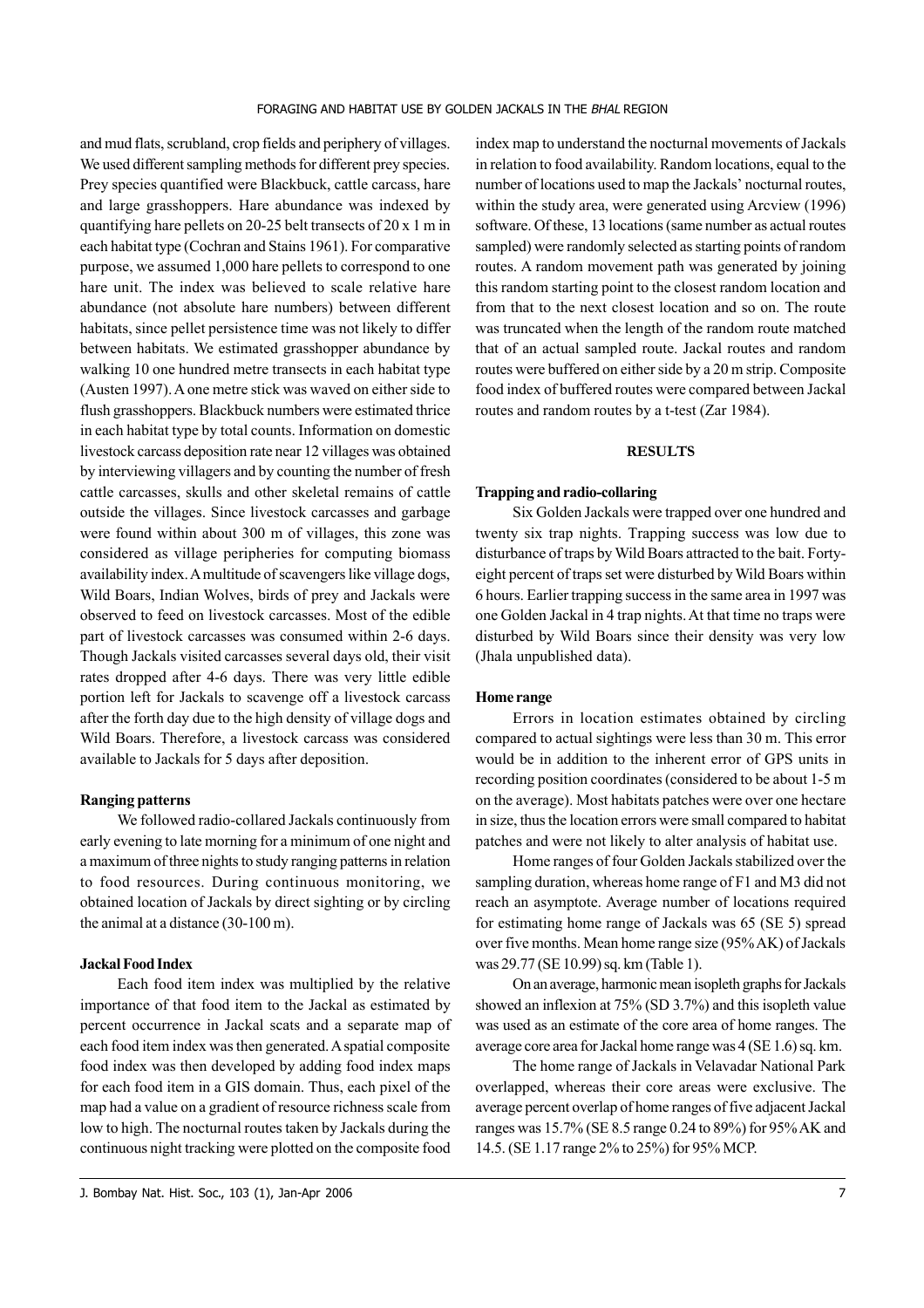### Habitat Use

Jackals used nine different habitat classes, namely grassland, medium Prosopis, dense Prosopis, village outskirts, saline wasteland, halophytic scrub, fallow fields, mud flat and others (road edges, canal etc.). Compositional Analysis rejected the null hypothesis of no selection for all the 4 levels of habitat scales ( $p \le 0.05$ ). At the overall selection level, the selected habitats inside their home range were village outskirts, dense and medium Prosopis thickets. When comparing core areas to entire home ranges, major habitat types selected were grasslands, dense and medium Prosopis. None of the core areas included villages. NDVI values of core areas of Jackals' home ranges were significantly greater from the NDVI values of entire home range (t-test,  $df=11$ ,  $p<0.001$ ). There was a marked difference in the habitat selection of Jackals between night and day. Village outskirts were preferred at night, while grasslands and Prosopis thickets were selected during the daylight hours (Fig. 1).

#### Food-habits and availability

Scat analysis (n=150) showed that Blackbuck (33%) and cattle (32%) form the major food items followed by vegetation matter (24%) and hare (12%) (Fig. 2). Blackbuck and cattle remains combined, comprised more than 60% of the prey remains in Jackal scats. Grasslands, followed by scrublands and village peripheries, were rich in Jackal food resources (Table 2).

## Ranging pattern

The average distance covered by Jackals in one night was 6.2 km (SE 1.01; range 0.4 to 12). Average rate of travel was 0.7 km per hour (SE 0.14). During the 13 sessions of continuous night tracking, Jackals were observed to visit 12 villages. The village close to the Park was visited often; the farthest village visited was 12 km from the Park (Table 3). The food index map showed that the Park and village outskirts were rich in Jackal food resources. Nocturnal movement



Fig. 1: Order of habitat selection by Golden Jackals in the bhal region of Gujarat. Habitats are plotted on a preference index (U-A/A) (Aebischer and Robertson, 1993) scale. The number shown above each bar are the ranks obtained by Compositional Analysis. (m-mudflats, f-fallow fields, mp-medium dense Prosopis scrub, dp-dense Prosopis scrub, sw-saline wasteland, hv-halophytic vegetation, g-grassland, v-village periphery, o-others (road edge, canal, etc).

Table 1: Home range (sq. km) of Golden Jackals as estimated by 100% Minimum Convex Polygon (MCP), 95% MCP (± Bootstrapped 95% Confidence Interval), 95% Adaptive Kernel (AK), 75% Harmonic Mean (HM) and number of radio-location (N)

| Jackal         | Sex    | Age group | 100% MCP | 95% MCP          | 95% AK | 75%HM | N    | <b>Months</b><br>Tracked |
|----------------|--------|-----------|----------|------------------|--------|-------|------|--------------------------|
| F <sub>1</sub> | Female | Adult     | 48.13    | $29.80 \pm 1.56$ | 16.79  | 11.51 | 79   | 5                        |
| F <sub>2</sub> | Female | Juvenile  | 34.92    | $19.11 \pm 0.94$ | 32.68  | 3.76  | 104  | 6                        |
| M1             | Male   | Adult     | 41.54    | $10.40 \pm 3.03$ | 77.22  | 3.58  | 109  | 23                       |
| M <sub>2</sub> | Male   | Juvenile  | 7.77     | $5.60 \pm 0.27$  | 5.33   | 0.70  | 121  | 22                       |
| M <sub>3</sub> | Male   | Sub Adult | 20.78    | $17.63 \pm 1.72$ | 39.34  | 3.60  | 41   | 20                       |
| M4             | Male   | Adult     | 5.60     | $3.0 \pm 0.33$   | 7.24   | 0.67  | 79   | 11                       |
| Average        |        |           | 26.46    | 14.26            | 29.80  | 3.97  | 89   | 14.5                     |
| (SE)           |        |           | (7.3)    | (4)              | (11)   | (1.6) | (12) | (3.3)                    |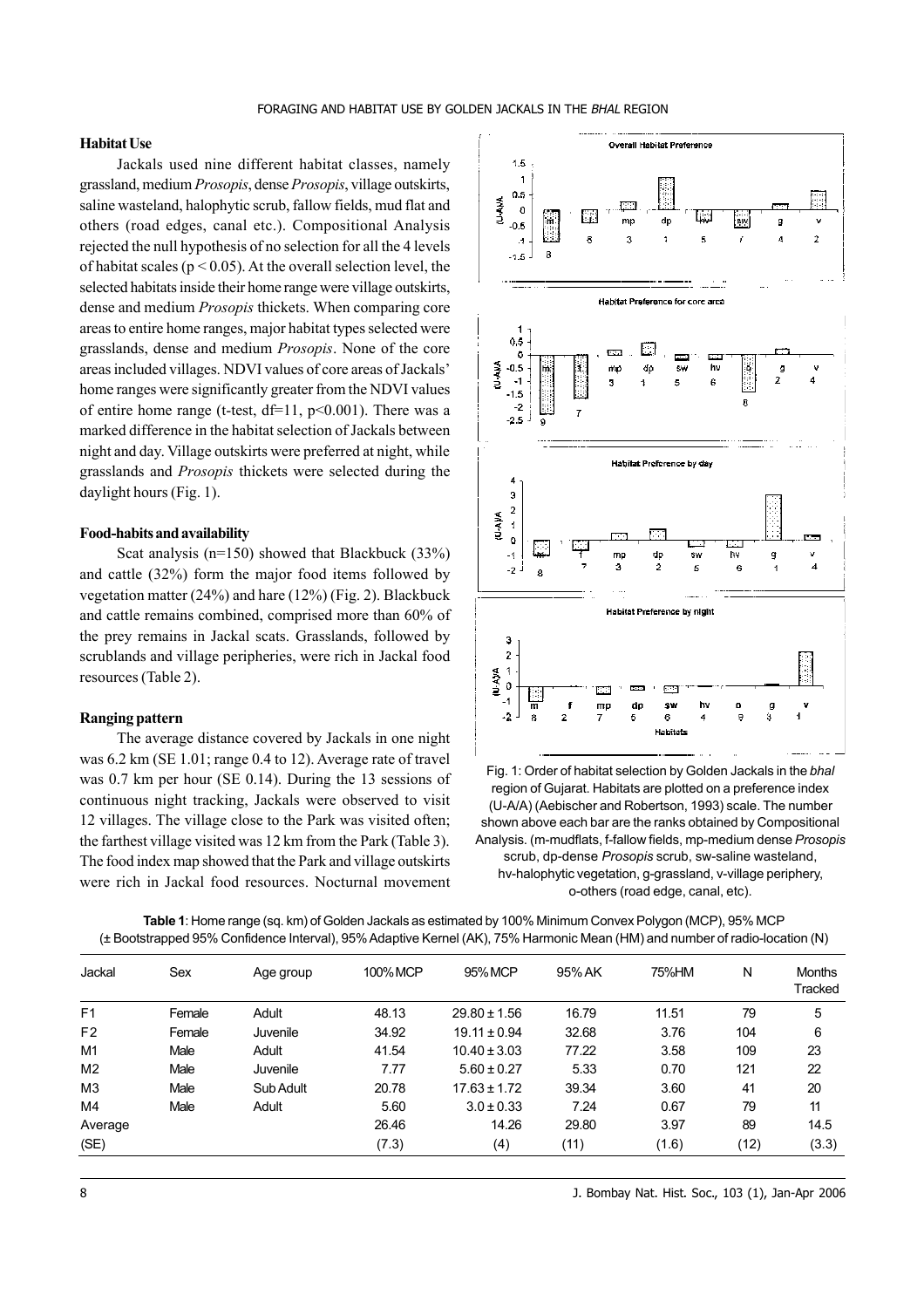

Fig. 2: Food habits of Golden Jackals in the bhal region of Gujarat. The number shown above each bar are percentage occurrence (with bootstrap standard errors) of food items obtained from scat analysis

ranging paths of Jackals had higher nutritional index values when compared to randomly generated paths  $(t=2.588, df=12)$ p=0.021) (Fig. 3).

# DISCUSSION

#### Home ranges

The home ranges of Golden Jackals in Velavadar National Park were much larger than those reported for Jackals in Bangladesh 0.6-1.1 sq. km by Poche et al. (1987) and 0.5 sq. km by Jaeger *et al.* (2001) and in Ngorongoro crater (5.1 sq. km) (Poche et al. 1987; Van Lawick-Goodall and Van Lawick-Goodall 1971) but similar to those reported in Serengeti (10.34-23 sq. km) (Van Lawick-Goodall and Van Lawick-Goodall 1971). The study in Bangladesh was carried out near agricultural areas and radio-telemetry was used on only two individuals, a male and a female, for about two months and one of the transmitters ceased functioning within one and half months of collaring (Poche et al. 1987). Jaeger et al. (2001) monitored Jackals only during daylight hours. This short monitoring period only during daylight hours combined with an agricultural landscape rich with food resources in the form of garbage in Bangladesh and a resource rich habitat in Ngorongoro are likely responsible for the small home ranges. In the Serengeti, Jackals resided in the short grass plains similar to the landscape of the *bhal*, with a more homogenous habitat and seasonally low resource availability. The low diversity of food sources in the bhal was likely compensated by the resources available from the villages in the form of garbage and domestic livestock carcasses.

Even though the radio-collared Golden Jackals belonged to different family groups, their home ranges overlapped. The high degree of home-range overlap in the silver-backed Jackals in Namib Desert coast was related to the presence of large localized food resources such as seals and nesting cormorants (Hiscocks and Perrin 1988). Over 10 Jackals have been reported to congregate on a lion kill in Africa (Schaller 1972). During the course of the current study, we observed 16 Jackals feeding on a single bullock carcass. Five to six Jackals were commonly observed on Blackbuck and cattle carcasses. Such aggregations have been observed in Israel where food was provisioned (MacDonald 1979). It is likely that in a clumped food resource area it would be difficult for individuals to defend their territory against intruders, thus resulting in a breakdown of territorial behaviour. Even though the average home range overlap in the bhal Jackals was 14-16%, the core areas of each Jackal were almost exclusive. It seems likely that the different family groups defended smaller core areas in their home range for resources like cover and denning habitat.

Table 3: Nocturnal ranging distance (km) by Golden Jackals in the bhal region of Gujarat

| Jackals        | No of<br>nights | Average $\pm$ SE | Range         |
|----------------|-----------------|------------------|---------------|
| F <sub>1</sub> | 1               | 7.8              |               |
| F <sub>2</sub> | 2               | $7.34 \pm 2.8$   | $4.5 - 10.18$ |
| M1             | 3               | $6.96 \pm 2.5$   | $3.4 - 11.8$  |
| M <sub>2</sub> | 2               | $1.3 \pm 0.9$    | $0.4 - 2.2$   |
| M <sub>3</sub> | 3               | $7.55 \pm 2.2$   | $4.8 - 12.06$ |
| M4             | 2               | $6.73 \pm 0.6$   | $6.1 - 7.36$  |
| Overall        |                 | $6.28 \pm 1.5$   | $0.4 - 12.06$ |

Table 2: Mean and standard errors of indices of Golden Jackal prey (numbers per ha, except for hare) in different habitats of the bhal region of Gujarat

|                     | Grassland       | Prosopis<br>Scrubland | Saline and<br>Mud Flats | Crop Fields | <b>Village Periphery</b> |
|---------------------|-----------------|-----------------------|-------------------------|-------------|--------------------------|
| Hare (pellet index) | $4.5 \pm 1.3$   | $12 \pm 3$            | $0.53 \pm 0.26$         |             | 0                        |
| Locust              | $20 \pm 20$     | $2.6 \pm 1.20$        |                         |             | 0                        |
| <b>Blackbuck</b>    | $0.58 \pm 0.20$ | $0.15 \pm 0.33$       | $0.01 \pm 0.16$         | 0.001       | 0                        |
| Cattle Carcass      |                 |                       |                         |             | $2.13 \pm 1$             |

J. Bombay Nat. Hist. Soc., 103 (1), Jan-Apr 2006 9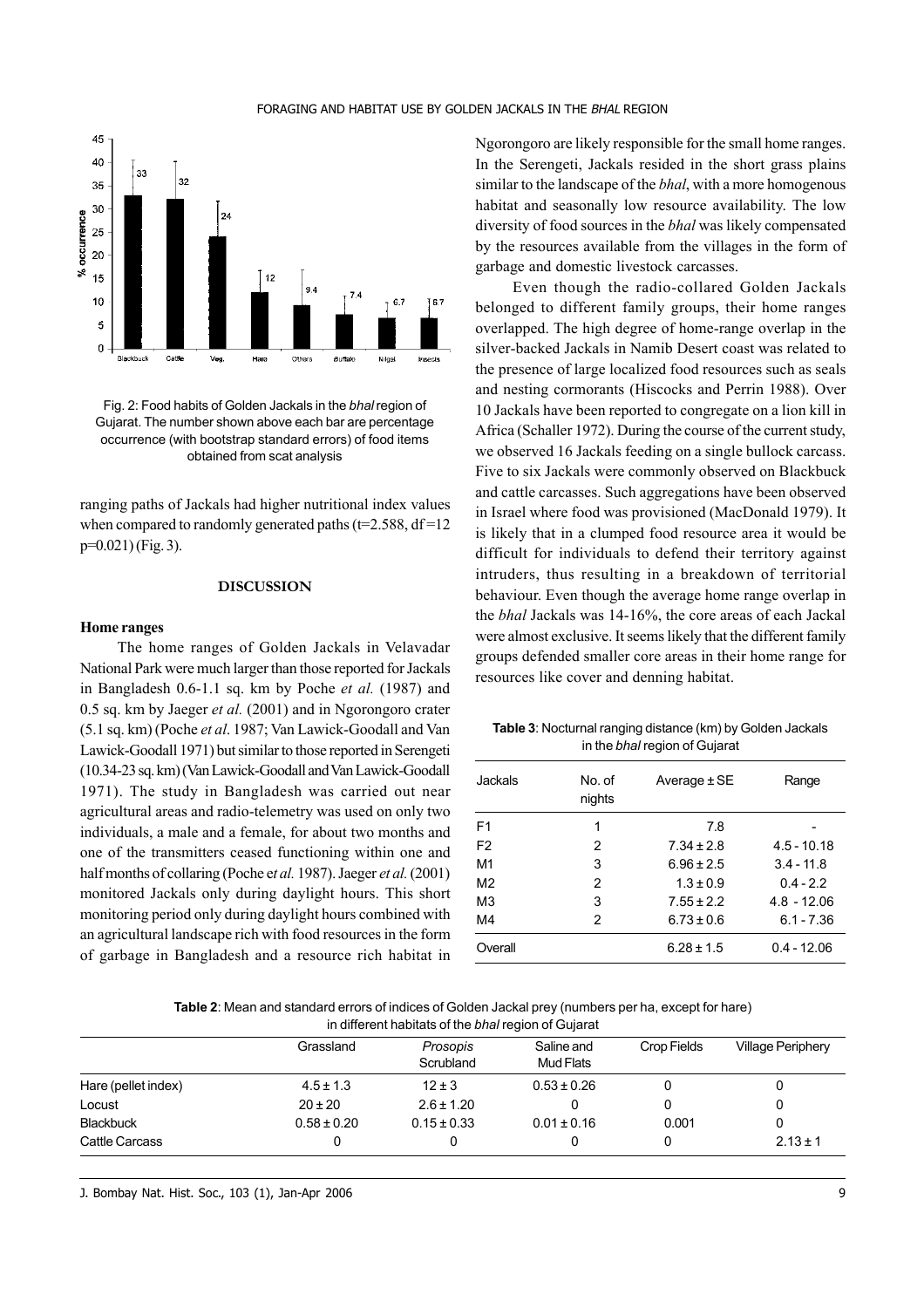

Fig. 3: Nocturnal travel paths of jackals and random paths of equal lengths plotted on composite food index map of the bhal study area. The map inset shows the general location of the study site within India

### Habitat use

Prosopis scrubland, villages and grasslands were the most preferred habitats compared to other habitats. Though the Jackals ranged outside the Park at night for foraging, they used the Park during daytime as a refuge with high cover availability and less human disturbance. Jackals were mostly active at night and twilight hours. Daytime activity was primarily to and from the core area cover to a waterhole. P. juliflora thickets were important habitat and served as cover for Jackals during the day in the study area. NDVI values indicate that core areas have more vegetation compared to the rest of their home ranges.

## Ranging patterns

Continuous night observations indicate that Jackals heavily use garbage sites and livestock carcass and the frequent visits to village outskirts were related to food availability. There were more than 5 villages around the Park within a radius of 8 km. All villages in the *bhal* have one or more garbage dumping sites and at least one site where the dead cattle were dumped. However, this food resource is not available only for Jackals but is shared with village dogs, Wild Boars and Indian Wolves. Dogs dominate livestock carcasses during the day while Indian Wolves, Wild Boar and Golden Jackals fed on them, primarily after dark. Jackals were the lowermost in order of dominance for feeding on these carcasses. In spite of the low rank in the feeding hierarchy, Jackals spent a lot of time in the village outskirts. This suggests that the sheer magnitude of food available from cattle carcasses and garbage made it profitable for Jackals to invest time in procuring food from villages. The food index map clearly highlights the importance of food resource patches since Jackals were observed to track rich food patches during their nocturnal forays.

Blackbuck form an important component of the Jackals' diet. Jackals primarily scavenged on carcasses of Blackbuck killed by Indian Wolf and predated on Blackbuck calves (Jhala 1991). Since the study period was a drought year, Blackbuck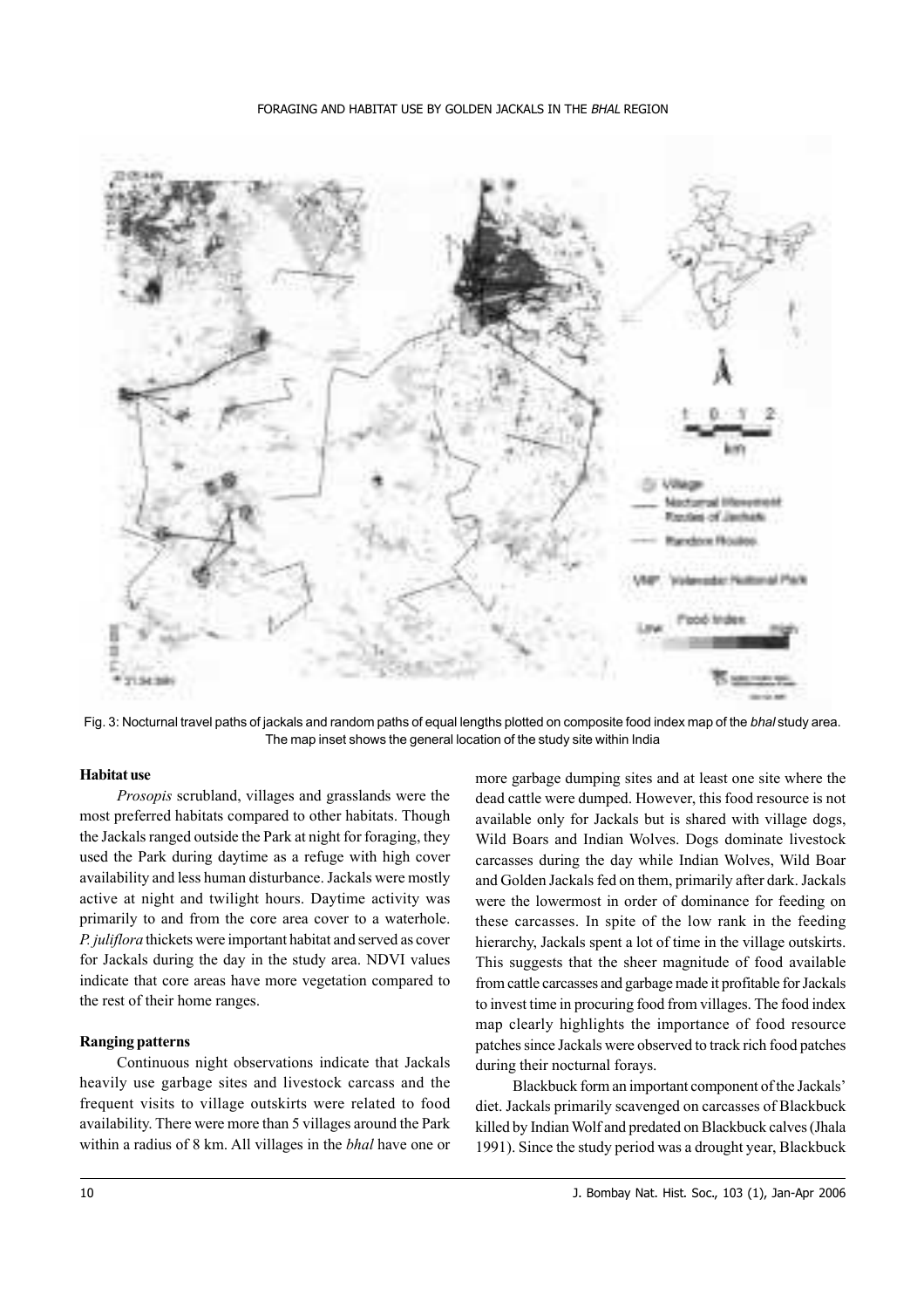calving peak was not as pronounced and may explain the high frequency of visits to villages by Jackals residing within the Park (high Blackbuck density area). Population of carnivores like Indian Wolves and Hyenas living outside the protected areas are highly dependent on human generated food resources (Jhala 2002, 2003). This study highlights the importance of human generated food resources for carnivores in rural India. Even though the Jackals resided in a protected area, they were dependent on village dump piles to obtain a significant portion of their food.

- AEBISCHER, N.J. & P.A. ROBERTSON (1993): Compositional Analysis of Habitat Use from Animal Radio-Tracking Data. Ecology 74(5): 1313-1325.
- ARCVIEW GIS (1996): The Geographic Information System for Everyone. Environmental Systems Research Institute, Inc., 380, New York Street, Redlands, California. 346 pp.
- AUSTEN, M. (1997): Invertebrates. Pp. 139-177. In: Ecological Census Techniques (Ed: Sutherland, W.J.). Cambridge University Press, Cambridge, U.K.
- COCHRAN, G.A. & H.J. STAINS (1961): Deposition and decomposition of faecal pellets by cottontails. J. Wildl. Manage. 25: 432-435.
- DHARMAKUMARSINH, K.S. (1978): Velavadar National Park, Gujarat, India. Tigerpaper 5(1): 6-8.
- DIXON, K.R. & J.A. CHAPMAN (1980): Harmonic mean measure of animal activity areas. Ecology 6(15): 1040-1044.
- FULLER, T.K., A.R. BIKNEVICIUS, P.W. KAT & B.V. VALKENBURGH (1989): The ecology of three sympatric jackal species in the Rift Valley of Kenya. Afr. J. Ecol. 27(4): 313-323.
- GARTON, E.O., M.J. WISDOM, F.A. LEBAN & B.K. JOHNSON (2001): Experimental design for radio-telemetry studies. Pp. 15-42. In: Radio-tracking and Animal Population (Eds: Millspaugh, J.J. & J.M. Marzluff). Academic Press, San Diego.
- HARRIS S, W.J. CRESSWELL, P.G. FORDE, W.J. TREWHELLA, T. WOOLLARD & S. WRAY (1990): Home-range analysis using radio-tracking data – a review of problems and techniques particularly as applied to the study of mammals. Mammal. Rev. 20 (2/3): 97-123.
- HAUFLER, J.B. & F.A. SERVELLO (1996): Techniques for wildlife nutritional analyses. Research and Management Techniques for wildlife and habitats. Pp. 307-323 In: Research and Management Techniques for Wildlife and Habitas, Fifth ed. Rev. (Ed: Bookhout, T.A.). The Wildlife Society, Bethesda, MD.
- HISCOCKS, K. & M.R. PERRIN (1988): Home range and movements of black-backed jackals at Cape Cross Seal Reserve, Namibia. S. Africa. J. Wildl. Res. 18(3): 97-100
- JAEGER, M.M., R.K. PANDIT & E. HAQUE (1996): Seasonal Differences in Terrestrial Behavior by Golden Jackals in Bangladesh; Howling versus Confrontation. J. Mamma. 77(3): 768-775.
- JAEGER, M.M., P. SULTANAT & E. HAQUE (2001): Golden Jackals in intensively cultivated areas of Bangladesh: Daring Dacoits or rat control wallahs. Abstract in the Proceedings of the Canid Biology and Conservation Conference, Oxford.
- JENSEN, R.J. (1986): Introductory digital Image Processing: A remote sensing perspective, Prentice Hall, New Jersey 37911.
- JETHVA, B. & Y.V. JHALA (2003): Sample Size considerations for food habits studies of wolves from scats. Mammalia 68(4): 589-591.
- JHALA, Y.V. (1991): Habitat and Population Dynamics on Wolves and Blackbuck in Velavadar National Park, Gujarat India. Ph.D. Thesis. Virginia Polytechnic Institute and State University, Blacksburg, Virginia.

ACKNOWLEDGEMENTS

We are grateful to the Wildlife Institute of India; US Fish and Wildlife Service; and Center for Field Research, Earthwatch for funding this research. We acknowledge the National Zoological Park, Smithsonian Institution; Conservation Treaty Support Fund; and the Gujarat Forest Department for their support. Special thanks to Qamar Qureshi, Pannalal and Kartikeya Singh Chauhan for assistance with remote sensing, GIS, and trapping Golden Jackals.

### **REFERENCES**

- JHALA, Y.V. (1993): Predation on Blackbuck by Wolves in Velavadar National Park, Gujarat, India. Cons. Biol. 7(4): 874-881.
- JHALA, Y.V. (1997): Seasonal Effects on the nutritional ecology of Blackbuck Antelope cervicapra. J. Appl. Ecol. 34: 1348-1358.
- JHALA, Y.V. (2002): Cattle and Carnivores. National Wildlife (World Edition). National Wildlife Federation 40(3): 34J-34Q.
- JHALA, Y.V. (2003): Status, Ecology, and Conservation of the Indian Wolf. J. Bombay Nat. Hist. Soc. 100(2&3): 293-307.
- JHALA, Y.V. & P. MOEHLMAN (2004): Canis aureus In: Canids: Foxes, Wolves, Jackals and Dogs. Pp. 156-161. In: Status Survey and Conservation Action Plan (Eds: Sillero-Zubiri, C., M. Hoffmann & D. Macdonald). IUCN/SSC Canid Specialist Group Gland, Switzerland.
- KERNOHAN, B.J., R.A. GITZEN, & J.J. MILLSPAUGH (2001) Analysis of animal Space use and Movements. Pp. 125-166. In: Radio tracking and animal populations (Eds: Millspaugh, J.J. & J.M. Marzluff). Academic Press, San Diego.
- KIE, JOHN G., JAMES A. BALDWIM, & CHARLES J. EVANS (1996): CALHOME: a program for estimating home ranges. Wildl. Soc. Bull.24: 342-344.
- KINGDON, JONATHAN (1977): East African Mammals: An Atlas of evolution in Africa – Carnivores. Volume III A. The University of Chicago Press, Chicago.
- KREBS, C.J. (1989): Ecological methodology. Harper & Row, New York, N. Y. 654 pp.
- KREEGER, T.K. (1996): Handbook of wildlife chemical immobilization. International Wildlife Vet. Services, Inc. WY, USA.
- KORSCHGEN, L.K. (1980): Procedures for food-habits analysis. Pp. 113- 128. In: Wildlife management techniques manual. (Ed: Schemnitz, S.D.). The Wildlife Society, Washington, D.C. 686 pp.
- LINHART, S.B. & G.J. DASCH (1992): Improved performance of padded jaw traps for capturing coyotes. Wildl. Soc. Bull. 20: 63-66.
- MACDONALD, D.W. (1979): The Flexible Social System of the Golden Jackal, Canis aureus. Behav. Ecol. Sociobiology Vol. 5: 17-38.
- MCSHANE, T.O. & J.F. GRETTENBERGER (1984): Food of the Golden Jackal (Canis aureus) in Central Niger. Afri. J. Ecol. 22: 49-53.
- MOEHLMAN, P.D. (1979): Jackal helpers and pup survival. Nature 277: 382-383.
- MOEHLMAN, P.D. (1983): Socioecology of Silver backed and Golden Jackals (Canis mesomelas and Canis aureus) Pp. 423-453. In: Recent Advances in the study of Mammalian Behaviour (Eds: Eisenberg, J.F. & D.G. Kleiman). American Society of Mammalogists. SPEC. PUBL. NO. 7, Pittsburg, Pennsylvania.
- MOEHLMAN, P.D. & H. HOFER (1997): Cooperative Breeding, Reproductive Suppression, and Body Mass in Canids. In: Cooperative Breeding in Mammals (Eds: Solomon, N.G. & J.A. French) Cambridge University Press, Cambridge, UK.
- MUKHERJEE, S., S.P. GOYAL & R. CHELLAM (1994): Standardization of scat analysis techniques for leopard (Panthera pardus) in Gir